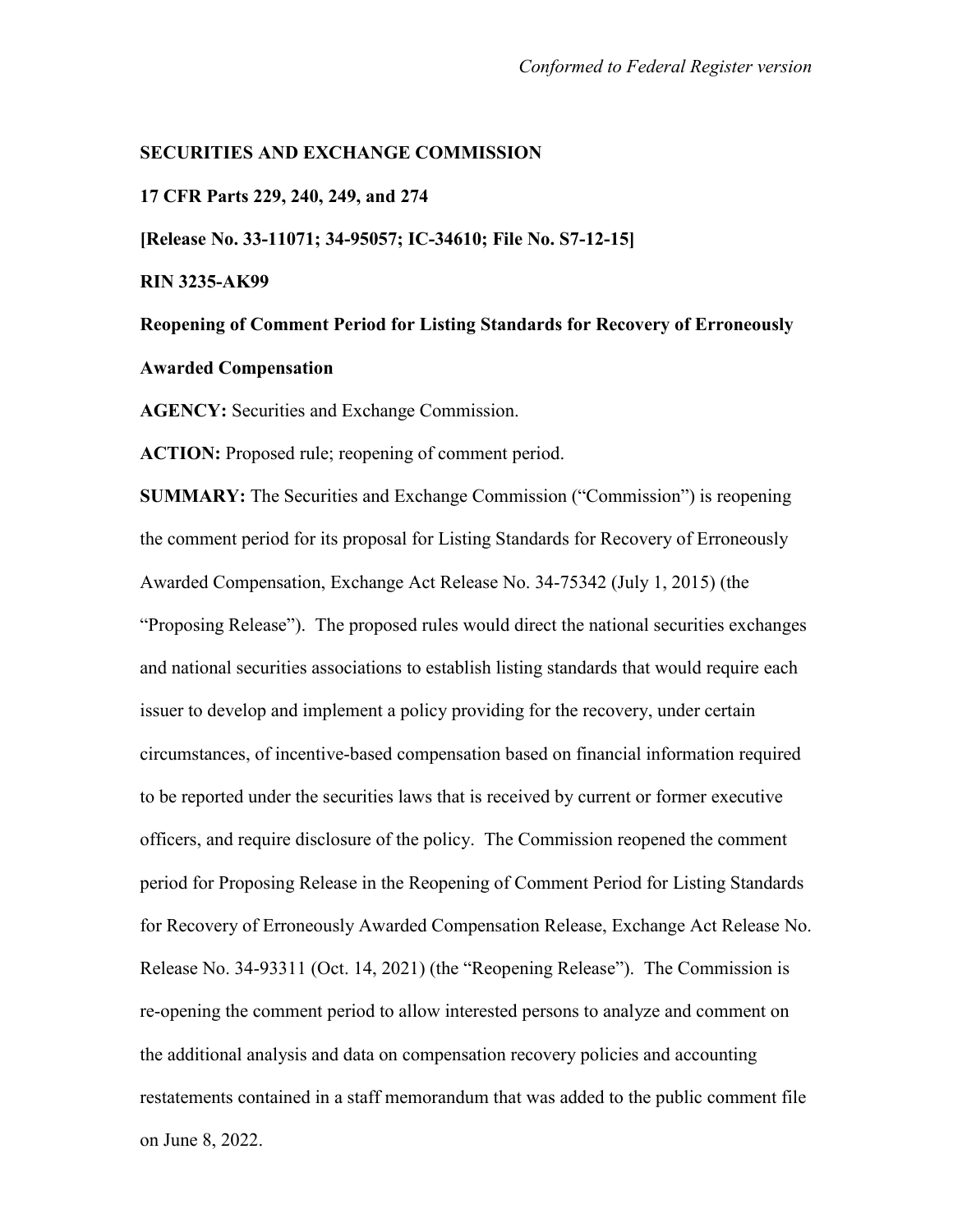**DATES:** The comment period for the proposed rule published July 14, 2015, at 80 FR 41144, which was initially reopened on October 21, 2021, at 86 FR 58232, is again reopened. Comments should be received on or before July 14, 2022.

**ADDRESSES:** Comments may be submitted by any of the following methods: Electronic comments:

• Use the Commission's Internet comment form (https://www.sec.gov/rules/submitcomments.htm).

## Paper comments:

• Send paper comments to Vanessa A. Countryman, Secretary, Securities and Exchange Commission, 100 F Street NE, Washington, DC 20549-1090.

All submissions should refer to File Number S7-12-15. This file number should be included on the subject line if email is used. To help us process and review your comments more efficiently, please use only one method. The Commission will post all comments on the Commission's website (https://www.sec.gov/rules/proposed.shtml). Comments also are available for website viewing and printing in the Commission's Public Reference Room, 100 F Street NE, Washington, DC 20549-1090 on official business days between the hours of 10 a.m. and 3 p.m. Operating conditions may limit access to the Commission's public reference room. All comments received will be posted without change. Persons submitting comments are cautioned that we do not redact or edit personal identifying information from comment submissions. You should submit only information that you wish to make available publicly.

Studies, memoranda, or other substantive items may be added by the Commission or staff to the comment file during this rulemaking. A notification of the inclusion in the comment file of any such materials will be made available on our website. To ensure direct electronic receipt of such notifications, sign up through the "Stay Connected" option at www.sec.gov to receive notifications by email.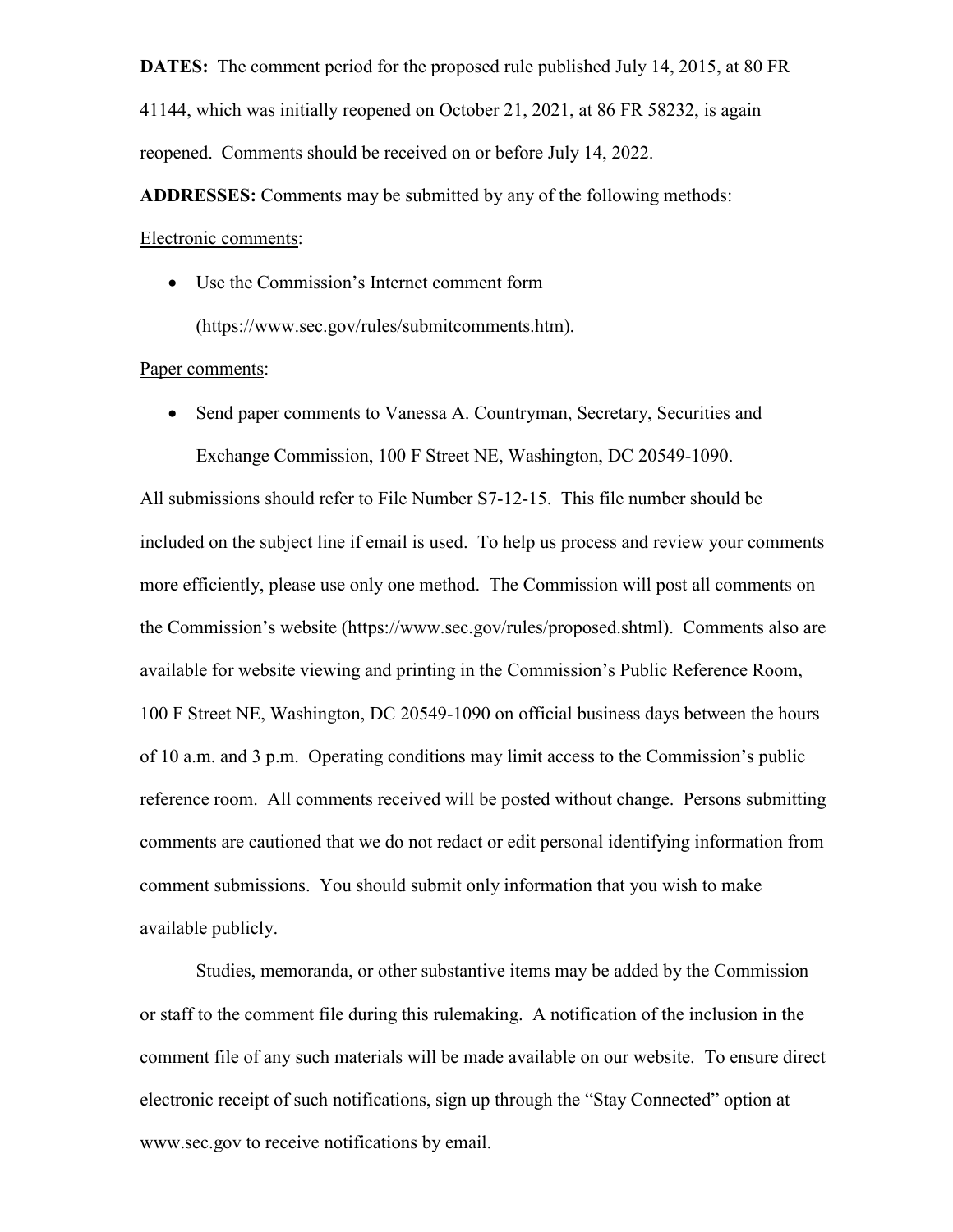**FOR FURTHER INFORMATION CONTACT:** Steven G. Hearne, Senior Special Counsel, in the Office of Rulemaking, at (202) 551-3430, Division of Corporation Finance, Securities and Exchange Commission, 100 F Street, NE, Washington, DC 20549.

**SUPPLEMENTARY INFORMATION:** Section 954 of the Dodd-Frank Act added Section [1](#page-2-0)0D to the Securities Exchange Act of  $1934<sup>1</sup>$  ("Exchange Act"), which provides that the Commission require national securities exchanges and national securities associations to prohibit the listing of any security of an issuer that does not develop and implement a policy providing for the recovery of erroneously awarded compensation and for disclosure of that policy. As described more fully in the Proposing Release,<sup>[2](#page-2-1)</sup> under the proposed rules, an issuer would be subject to delisting if it does not adopt a compensation recovery policy that complies with the applicable listing standard, disclose the policy in accordance with Commission rules, and comply with the policy's recovery provisions. The Commission previously reopened the comment period for the Proposing Release to allow interested persons further opportunity to analyze and comment upon the proposed rules in light of developments since the publication of the Proposing Release and our further consideration of the Section 954 mandate.<sup>[3](#page-2-2)</sup> The Reopening Release put forth additional requests for comment on potential revisions to the proposal and sought additional comment on the proposal. The Reopening Release was published for comment in the Federal Register on October 21, 2021, and the comment period closed on November 22, 2021.

<span id="page-2-0"></span> <sup>1</sup> 15 U.S.C. 78a *et seq*.

<span id="page-2-1"></span><sup>2</sup> *See Listing Standards for Recovery of Erroneously Awarded Compensation*, Release No. 34- 75342 (Jul. 1, 2015) [80 FR 41144 (Jul. 14, 2015)].

<span id="page-2-2"></span><sup>3</sup> *See Reopening of Comment Period for Listing Standards for Recovery of Erroneously Awarded Compensation*, Release No. 34-93311 (Oct. 14, 2021) [86 FR 58232 (Oct. 21, 2021] ("Re-opening Release").